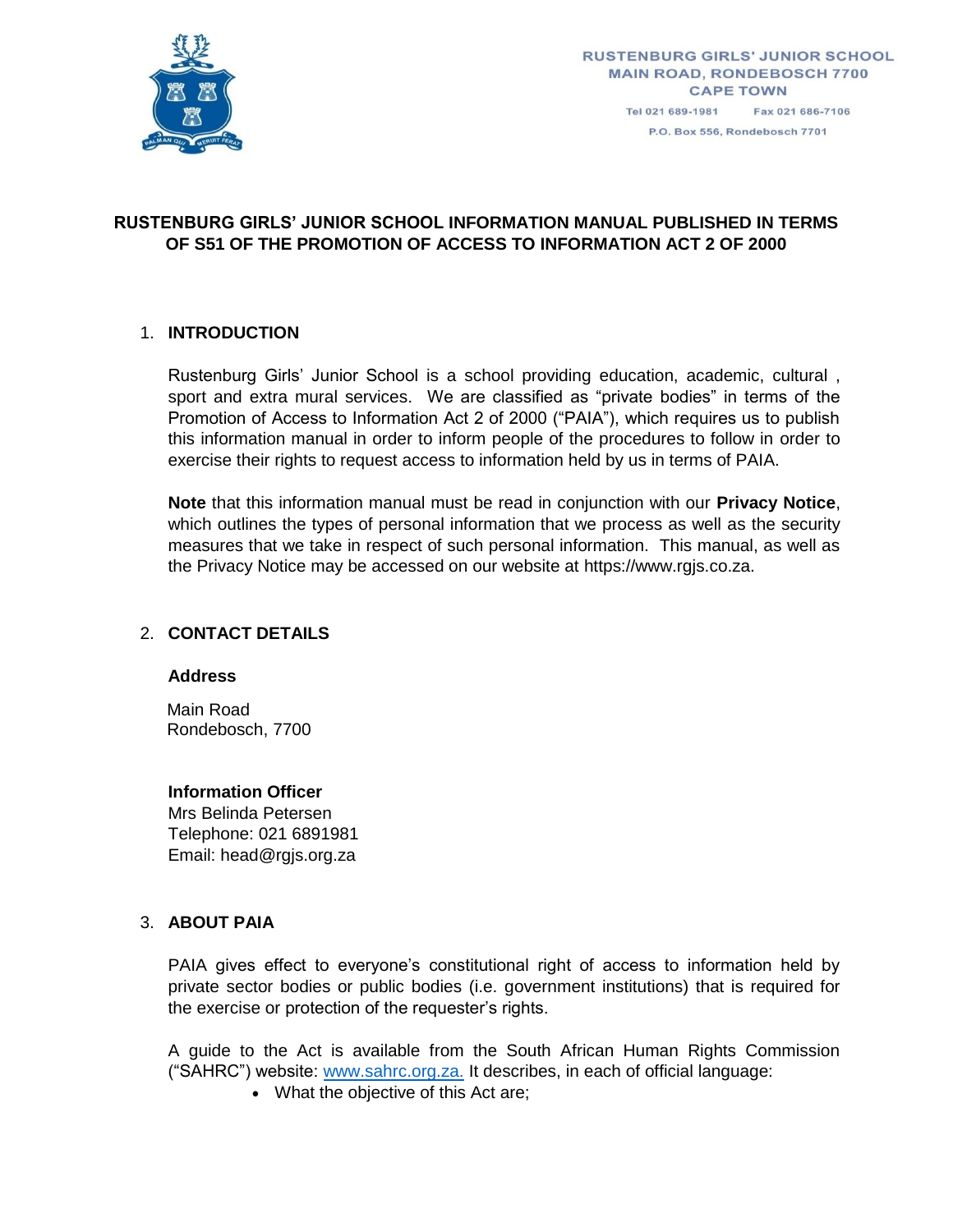- The details of each private body (where possible);
- The process that needs to be followed in order to make a request;
- How to get copies of the Guide at no charge;
- How to get access to the manual of a private body; and
- All the remedies available in law to you.

Should you have any queries in this regard, please contact the SAHRC directly at: The South African Human Rights Commission: PAIA Unit The Research and Documentation Department Postal address: Private Bag 2700 Houghton 2041 Tel: +27 11 887-3803 Fax: +27 11 403-0625 Website: [www.sahrc.org.za](http://www.sahrc.org.za/) E-mail: [paia@sahrc.org.za](mailto:paia@sahrc.org.za)

# 4. **INFORMATION HELD BY US**

The categories of records held by us are recorded in our **Privacy Notice**, which may be accessed on our website at [https://www.rgjs.co.za](https://www.rgjs.co.za/) or requested at our offices.

# 5. **OTHER LEGISLATION IN TERMS OF WHICH ACCESS TO CERTAIN INFORMATION MAY BE GRANTED**

In addition to PAIA, the following legislation may create rights and procedures in terms of which you may obtain certain records held by us:

- Skills Development Levies Act 66 of 1995
- Financial Intelligence Centre Act 38 of 2001
- South African Schools Act 84 of 1996
- Labour Relations Act 66 of 1995
- Basic Conditions of Employment Act 75 of 1997
- Employment Equity Act 55 of 1998
- Income Tax Act 58 of 1962
- Value Added Tax 89 of 1991
- Unemployment Insurance Act 63 of2001
- Compensation for Occupational Injuries and Diseases Act 130 of 1993
- Protection of Personal Information Act 4 of 2013

# 6. **EXERCISING YOUR RIGHTS IN TERMS OF THE PROTECTION OF PERSONAL INFORMATION ACT 4 OF 2013**

The Protection of Personal Information Act 4 of 2013 ("POPI"), grants data subjects certain rights relating to their personal information that is processed by us. This section highlights the said rights and how they may be exercised.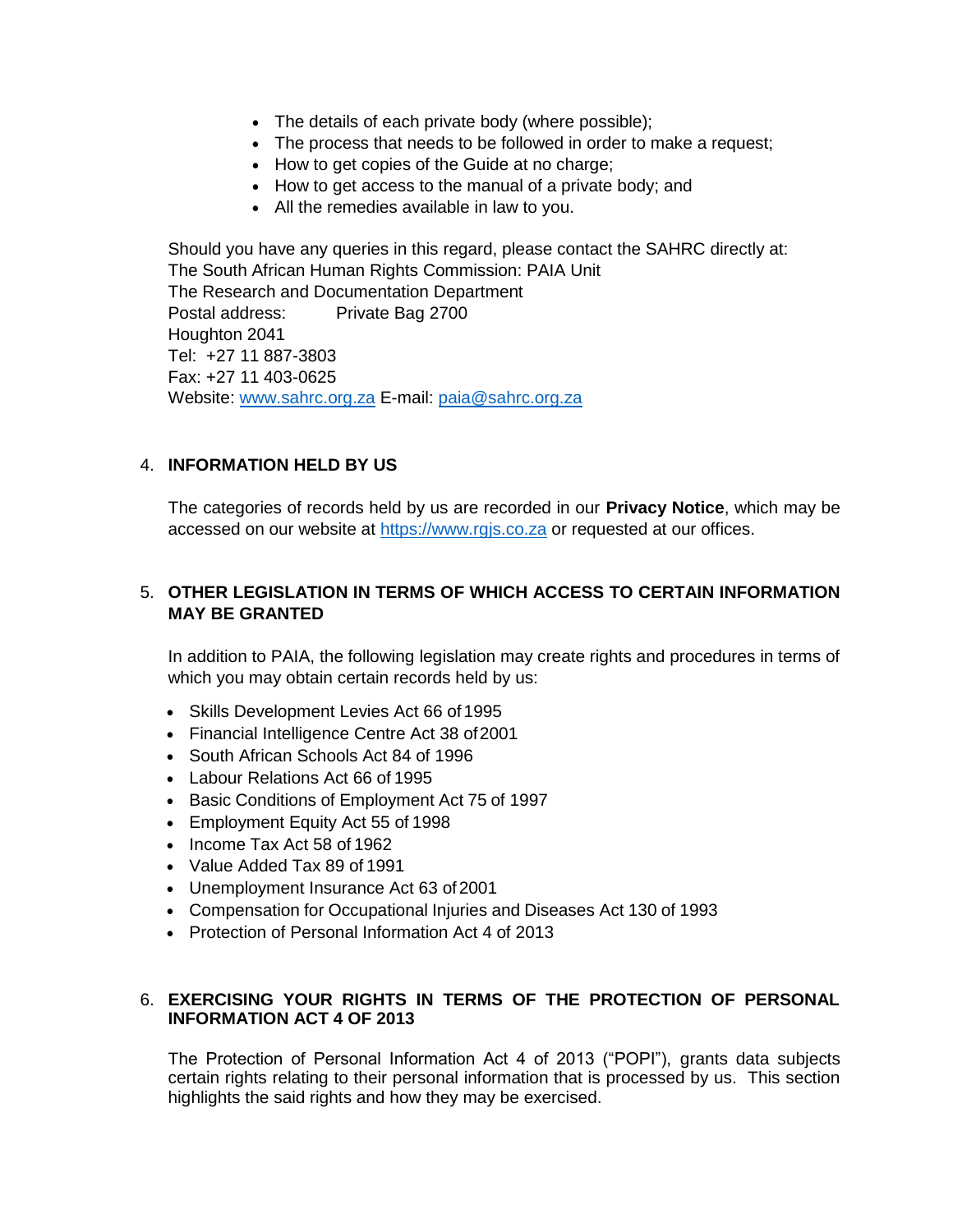Please note that the Information Officer may require you to provide proof of your identity to his or her reasonable satisfaction, before taking further action in terms of any request made in terms of this paragraph 6.

The procedures contained in this paragraph 6 will also apply to requests for personal information relating to minors by their parents or legal guardians.

### **Withdrawal of authorisation**

If we process your personal information because you have consented thereto, or because it is a requirement of a contract between us, you may withdraw your consent for the processing of your personal information by way of written notice to either the Information Officer or, in the event of a contractual relationship, in the manner provided for in the specific contract. Please note that such a withdrawal of consent may result in it becoming impossible for us to perform our obligations in terms of such contract, and may therefore constitute a repudiation of the contract by you, which may result in the contract being terminated.

# **Request for confirmation of records held**

In terms of s23(1)(a) of POPI, you are entitled to request that we confirm, free of charge, whether we process any personal information pertaining to you.

You may exercise this right by way of an email addressed to the Information Officer, whose contact details are contained in paragraph 2 above. The Information Officer will respond to you in writing within a reasonable period of receiving your request.

Please note that we may refuse to grant your request on any of the grounds listed in PAIA (see paragraph 7 below for the most common grounds of rejection). In the event of such refusal, the grounds for refusal will be communicated to you by the Information Officer in writing.

# **Request for copies or description of records held**

In terms of s23(1)(b) of POPI, you are entitled to request that we provide you with a description or copies of records containing your personal information, as well as confirmation of the identity of all third parties or categories of third parties, who have, or have had, access to such information.

You may exercise this right by way of an email addressed to the Information Officer, whose contact details are contained in paragraph 2 above. The Information Officer will respond to you in writing within a reasonable period of receiving your request.

Please note that we may refuse to grant your request on any of the grounds listed in PAIA (see paragraph 7 below for the most common grounds of rejection). In the event of such refusal, the grounds for refusal will be communicated to you by the Information Officer in writing.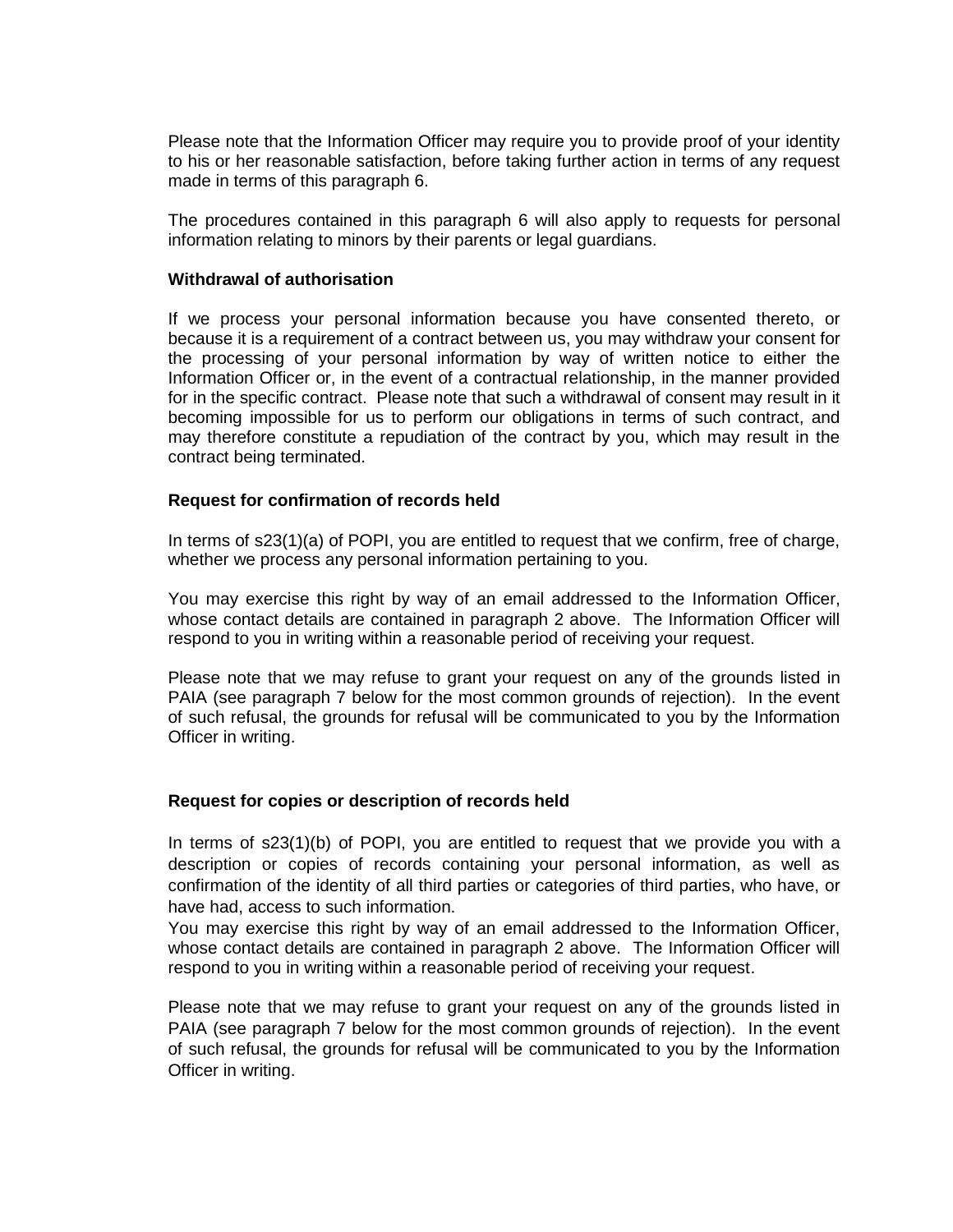# **Request for correction of personal information**

In terms of s24 of POPI, you are entitled to request that we correct or delete personal information about you in our possession or under our control that is inaccurate, irrelevant, excessive, out of date, incomplete, misleading or which you believe was obtained unlawfully, or to destroy or delete a record in respect of which you have withdrawn your authorization to allow us to process it.

A request in terms of this section must be submitted using the form prescribed in terms of POPI, a copy of which is annexed to this manual as **Schedule 1**. The form must be submitted by hand or email to the Information Officer, whose contact details are provided in paragraph 2 above. Copies of the form may also be downloaded from the website of the Information Regulator [\(https://www.justice.gov.za/inforeg/\)](https://www.justice.gov.za/inforeg/).

The Information Officer will attend to the request as soon as reasonably possible and provide you with written confirmation once the requested correction has been made.

# **Objections to processing of personal information**

In terms of s11(3) of POPI, you may object to our processing of your personal information if the reason for such processing relates to:

- The protection of a legitimate interest of yours
- The pursuit of our legitimate interests or those of a third party to whom the information is supplied
- Direct marketing other than direct marketing by means of unsolicited electronic communications

In such instances, you may lodge an objection in writing with the Information Officer, whose contact details are provided in paragraph 2 above, by using the form prescribed in terms of POPI, a copy of which is annexed to this manual as **Schedule 2**. Copies of the form may also be downloaded from the website of the Information Regulator [\(https://www.justice.gov.za/inforeg/\)](https://www.justice.gov.za/inforeg/).

# 7. **PAIA INFORMATION REQUESTS**

Any request for information that does not relate to your rights in terms of POPI, as set out in paragraph 6 above, must follow the procedures contained in this paragraph 7. This incudes information that does not relate to you personally, or information that is not regarded as "Personal Information."

#### **Submitting a request**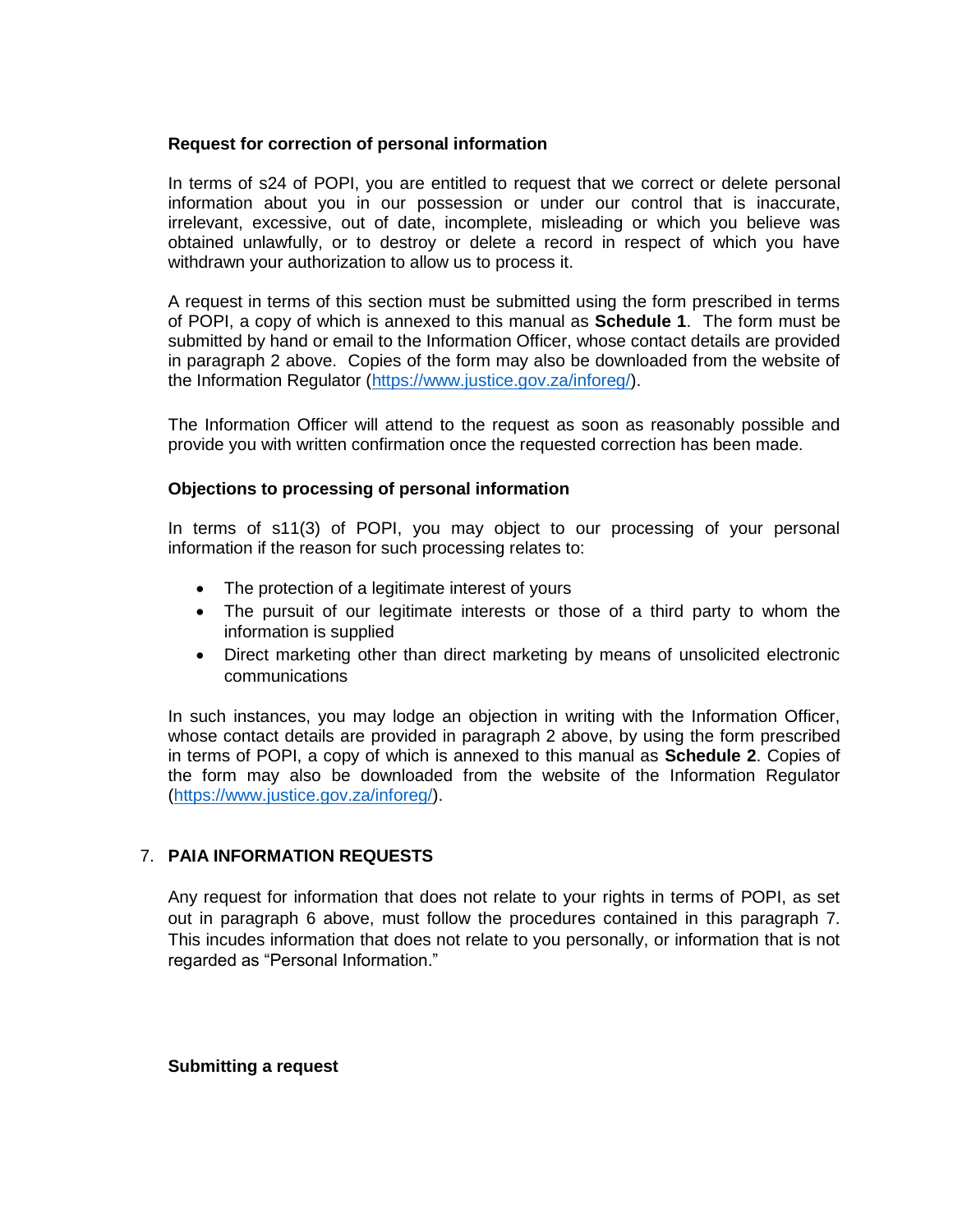Please complete the request form prescribed in terms of PAIA, a copy of which is annexed to this manual as **Schedule 3.** Copies of the form may also be downloaded from the website of the South African Human Rights Commission [\(https://www.sahrc.org.za/\)](https://www.sahrc.org.za/).

When completing the request form, please ensure that you provide sufficient information to enable us to adequately identify:

- The records requested
- The identity of the requester
- Which form of access is required, if the request is granted
- The contact information of the requester
- The right which you are seeking to protect or enforce by means of the records requested (access to the records must be "necessary" for the exercise or protection of the right so stated, otherwise we may refuse your request).

Please note that, if you are making the request on behalf of another person, you must submit proof of your authority to do so, to the reasonable satisfaction of the Information Officer.

Persons who are disabled or illiterate may approach the Information Officer in person to make a request verbally.

Once completed, please send the form and any supporting documents via email to the Information Officer, whose contact details appear in paragraph 2 above.

### **Prescribed fees**

In terms of PAIA, we are entitled to charge a prescribed fee for all information requests that are not "personal requests." Personal requests are those dealt with in paragraph 6 above (requests relating to your own personal information).

PAIA allows us to charge a **request fee of R50.00**, **as well as an access fee**, which must be calculated by taking into account reproduction costs, search and preparation time and cost, as well as postal costs.

The request fee must be made following the submission of the prescribed request form and proof of payment must be submitted. We are not required to consider your request until the request fee has been paid.

If the search for and preparation of the record, including arrangement to make it available in the requested form, requires more than the hours prescribed by PAIA (6 hours), the Information Officer will request you to pay as a deposit the prescribed portion of the access fee which would be payable if the request is granted.

If your request if granted, you may be required to pay the applicable access fee for reproduction and for search and preparation, and for any time reasonably required in excess of the prescribed hours to search for and prepare the record for disclosure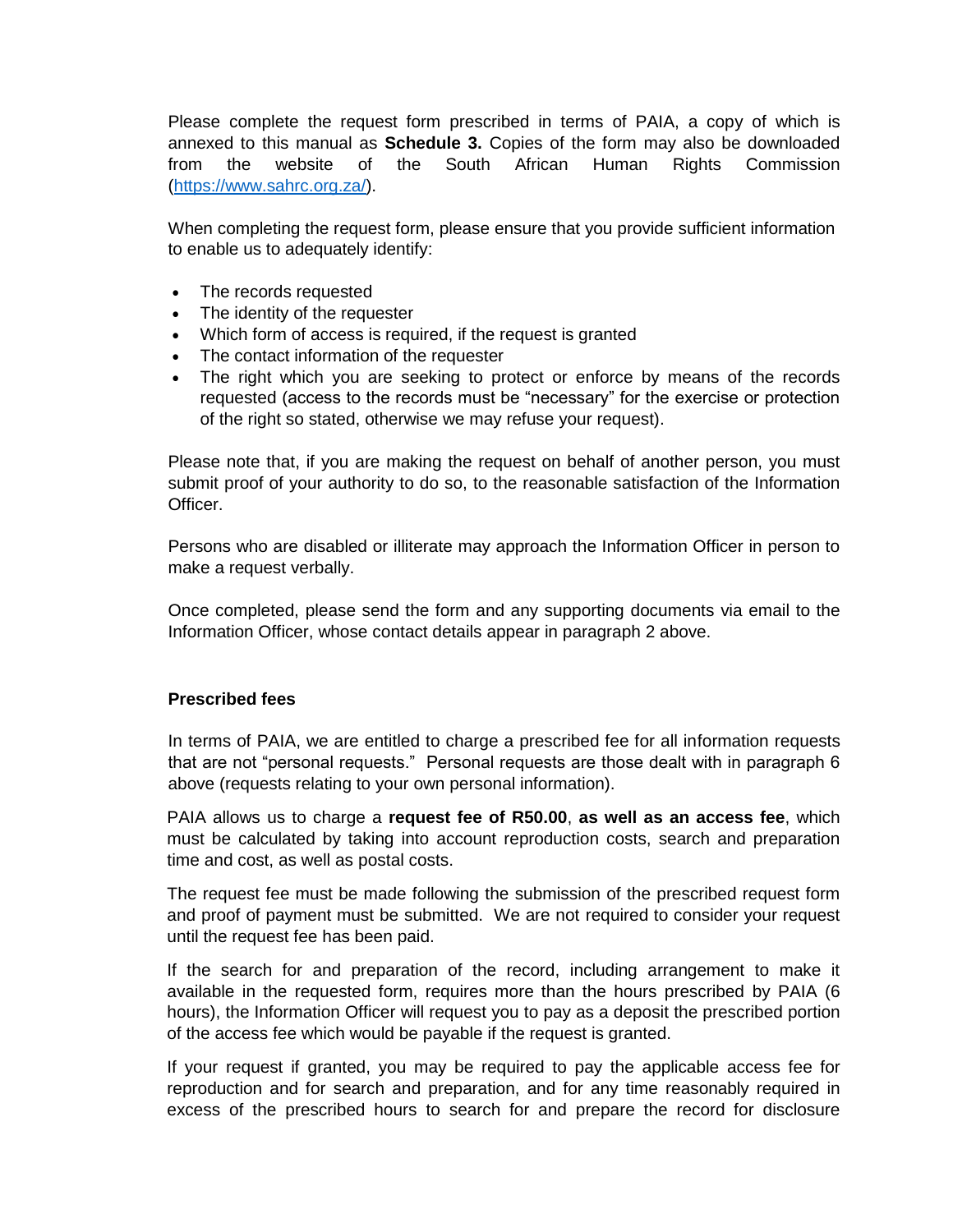including making arrangements to make it available in the request form. The Information Officer will notify you of the applicable fees, which must be paid before the requested information is provided to you.

If your request is refused and you were required to pay a deposit, you are entitled to be refunded such deposit (note that this applies to the deposit in respect of access fees and not to the R50.00 request fee).

Please refer to **Schedule 4** of this manual for a breakdown of the prescribed fees.

# **Considering requests**

We will only be required to consider your request once the prescribed form and supporting documentation has been submitted and prescribed fees, if applicable, have been paid.

Except in cases where PAIA provides for the extension of time periods, your request will be considered and a written response provided by the Information Officer or their duly authorised representative within 30 days of proper submission of the request. You may provide a written motivation with your request as to why the standard time periods should not be followed and we may, in our sole discretion, choose to dispense with such time periods based on your motivation.

Please note that your request may be refused based on one or more grounds set out in PAIA, including the following grounds:

- That disclosure of the requested information is not reasonably necessary to enforce a specified right, or that you have failed to adequately describe what right you seek to enforce or to provide sufficient reasons as to why the disclosure is necessary to enforce such right.
- Where we are required to protect the privacy of a third party who is a natural person, where your request would involve the unreasonable disclosure of personal information of that natural person.
- Where we are required to protect the commercial information of a third party, if the requested record contains trade secrets of that third party; financial, commercial, scientific or technical information which disclosure could likely cause harm to the financial or commercial interests of that third party; or information disclosed in confidence by a third party to us, if the disclosure could put that third party at a disadvantage in negotiations or commercial competition.
- Where we are required in terms of a contract to protect the confidential information of a third party.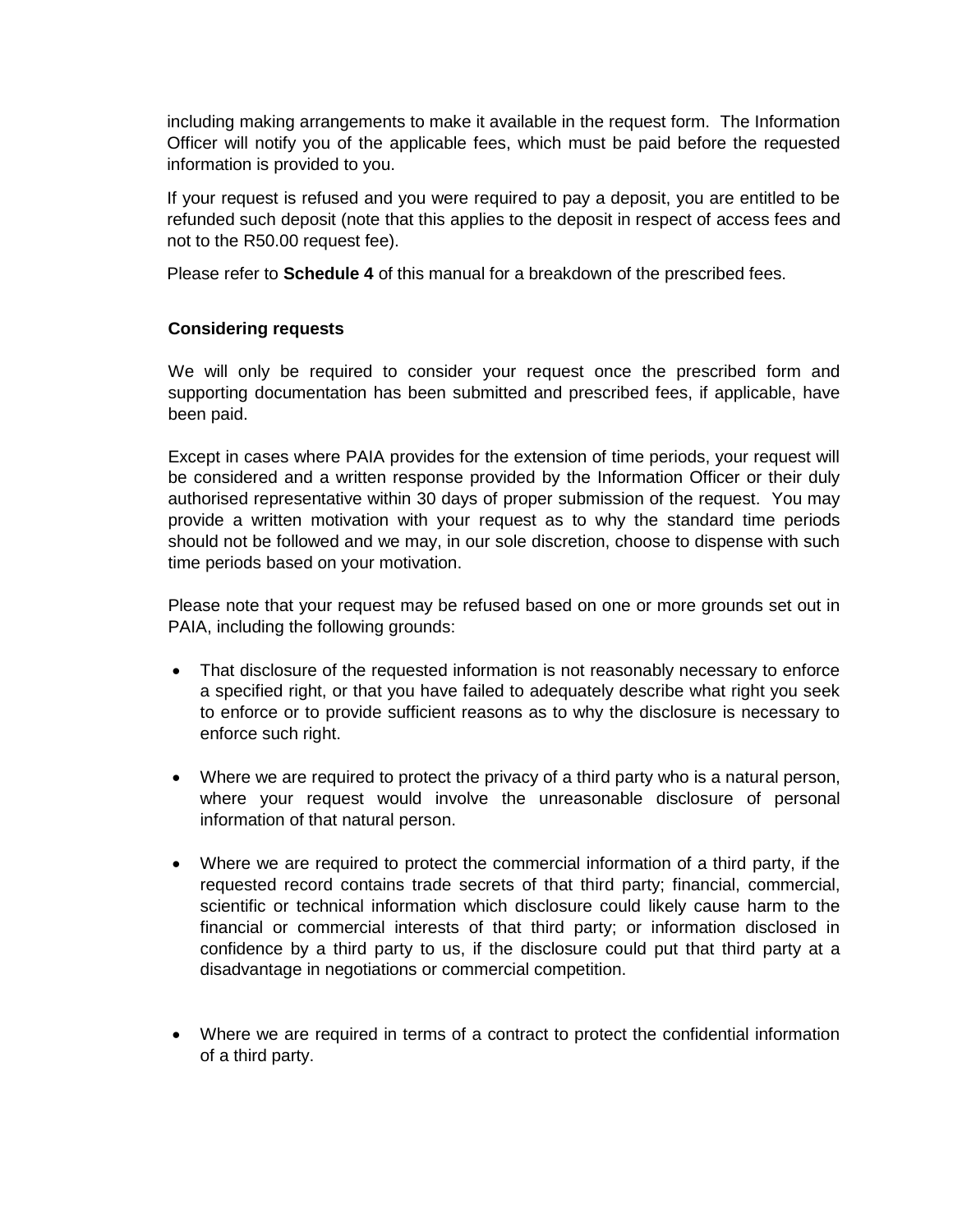- If the disclosure could endanger the life or safety of individuals or compromise the security of movable or immovable property.
- To protect records which are legally privileged.
- To protect the confidentiality of our own commercial records, including our own trade secrets, financial, commercial, scientific or technical information if disclosure would likely cause harm to our financial or commercial interests.
- Protecting research information relating to us or a third party, if its disclosure would disclose our identity, the researcher or the subject matter of the research and would place the research at a serious disadvantage.

# **Appeal against decision of Information Officer**

If you are not satisfied with the decision of the Information Officer relating to your information request, you may submit a written appeal to the School Governing Body for consideration.

Your appeal should include your original request and all supporting documentation, as well as the reasons as to why you are not satisfied with the Information Officer's decision and the relief sought. Your appeal must be submitted within 10 days of the Information Officer's decision.

Once submitted, your appeal will be considered by School Governing Body as soon as possible. You will then be advised in writing of the decision relating to your appeal, as well as the reasons for the decision. This decision will be final and, should you remain unsatisfied with the decision, you are entitled to apply to a court with appropriate jurisdiction for further relief.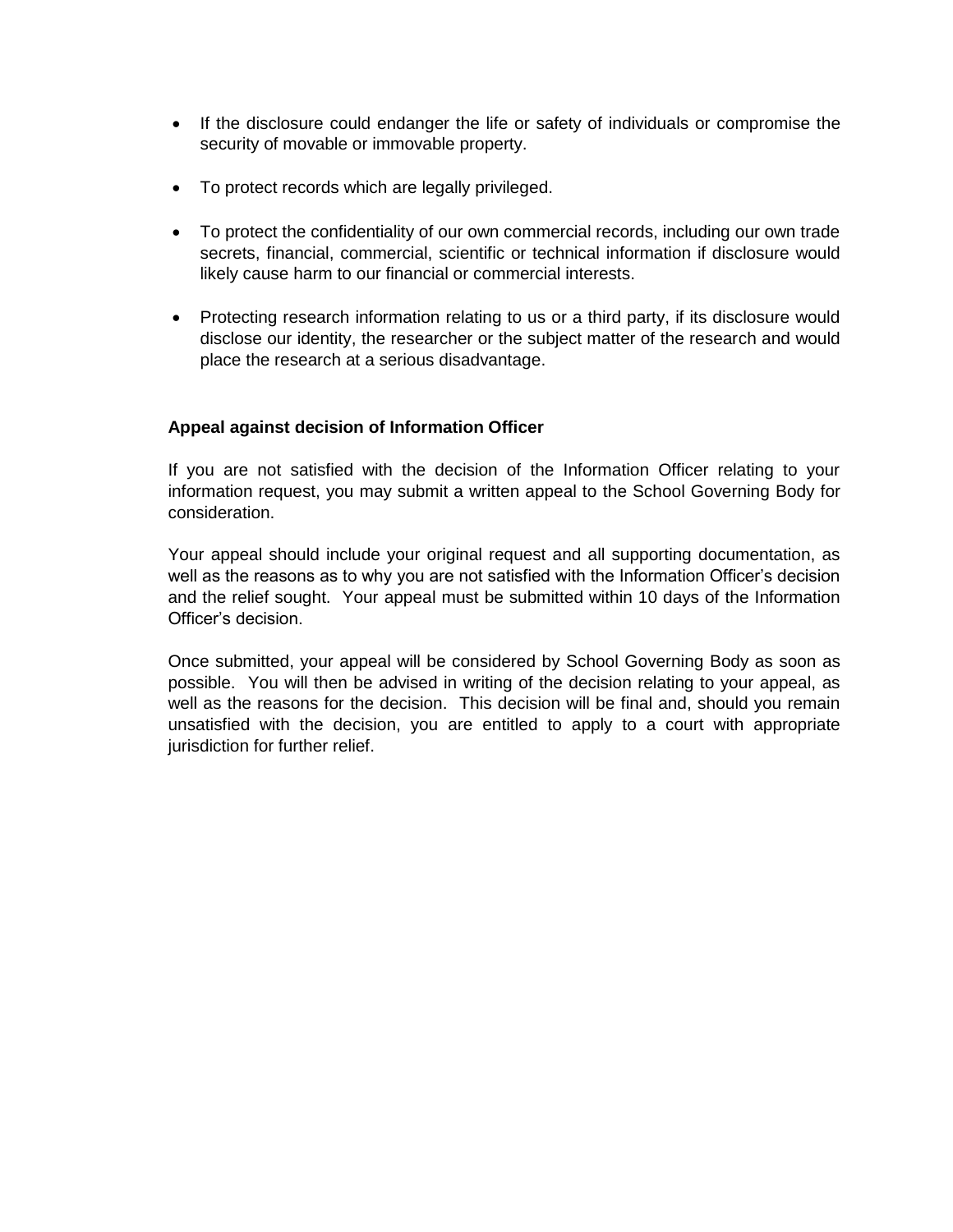# **REQUEST FOR CORRECTION OR DELETION OF PERSONAL INFORMATION OR DESTROYING OR DELETION OF RECORD OF PERSONAL INFORMATION**

# **IN TERMS OF [SECTION 24\(1\)](https://jutastat.juta.co.za/nxt/foliolinks.asp?f=xhitlist&xhitlist_x=Advanced&xhitlist_vpc=first&xhitlist_xsl=querylink.xsl&xhitlist_sel=title;path;content-type;home-title&xhitlist_d=%7bstatreg%7d&xhitlist_q=%5bfield%20folio-destination-name:%27a4y2013s24(1)%27%5d&xhitlist_md=target-id=0-0-0-139645) OF THE PROTECTION OF PERSONAL INFORMATION ACT, 2013 [\(ACT 4 OF 2013\)](https://jutastat.juta.co.za/nxt/foliolinks.asp?f=xhitlist&xhitlist_x=Advanced&xhitlist_vpc=first&xhitlist_xsl=querylink.xsl&xhitlist_sel=title;path;content-type;home-title&xhitlist_d=%7bstatreg%7d&xhitlist_q=%5bfield%20folio-destination-name:%27a4y2013%27%5d&xhitlist_md=target-id=0-0-0-41851)**

# **REGULATIONS RELATING TO THE PROTECTION OF PERSONAL INFORMATION, 2018**

[Regulation 3]

| Note:                                                      |                                                                                                                                                                                                                                   |
|------------------------------------------------------------|-----------------------------------------------------------------------------------------------------------------------------------------------------------------------------------------------------------------------------------|
|                                                            | Affidavits or other documentary evidence as applicable in support of the request may be attached.                                                                                                                                 |
|                                                            | If the space provided for in this Form is inadequate, submit information as an Annexure to this Form and sign each page.                                                                                                          |
| Complete as is applicable.                                 |                                                                                                                                                                                                                                   |
| Mark the appropriate box with an 'x'.                      |                                                                                                                                                                                                                                   |
| <b>Request for:</b>                                        |                                                                                                                                                                                                                                   |
|                                                            | Correction or deletion of the personal information about the data subject which is in possession or<br>under the control of the responsible party.                                                                                |
|                                                            | Destroying or deletion of a record of personal information about the data subject which is in<br>possession or under the control of the responsible party and who is no longer authorised to retain<br>the record of information. |
|                                                            |                                                                                                                                                                                                                                   |
| $\mathbf{A}$                                               | <b>DETAILS OF THE DATA SUBJECT</b>                                                                                                                                                                                                |
| Name(s) and<br>surname/registered<br>name of data subject: |                                                                                                                                                                                                                                   |
| Unique<br>identifier/Identity<br>Number:                   |                                                                                                                                                                                                                                   |
|                                                            |                                                                                                                                                                                                                                   |
| Residential, postal or                                     |                                                                                                                                                                                                                                   |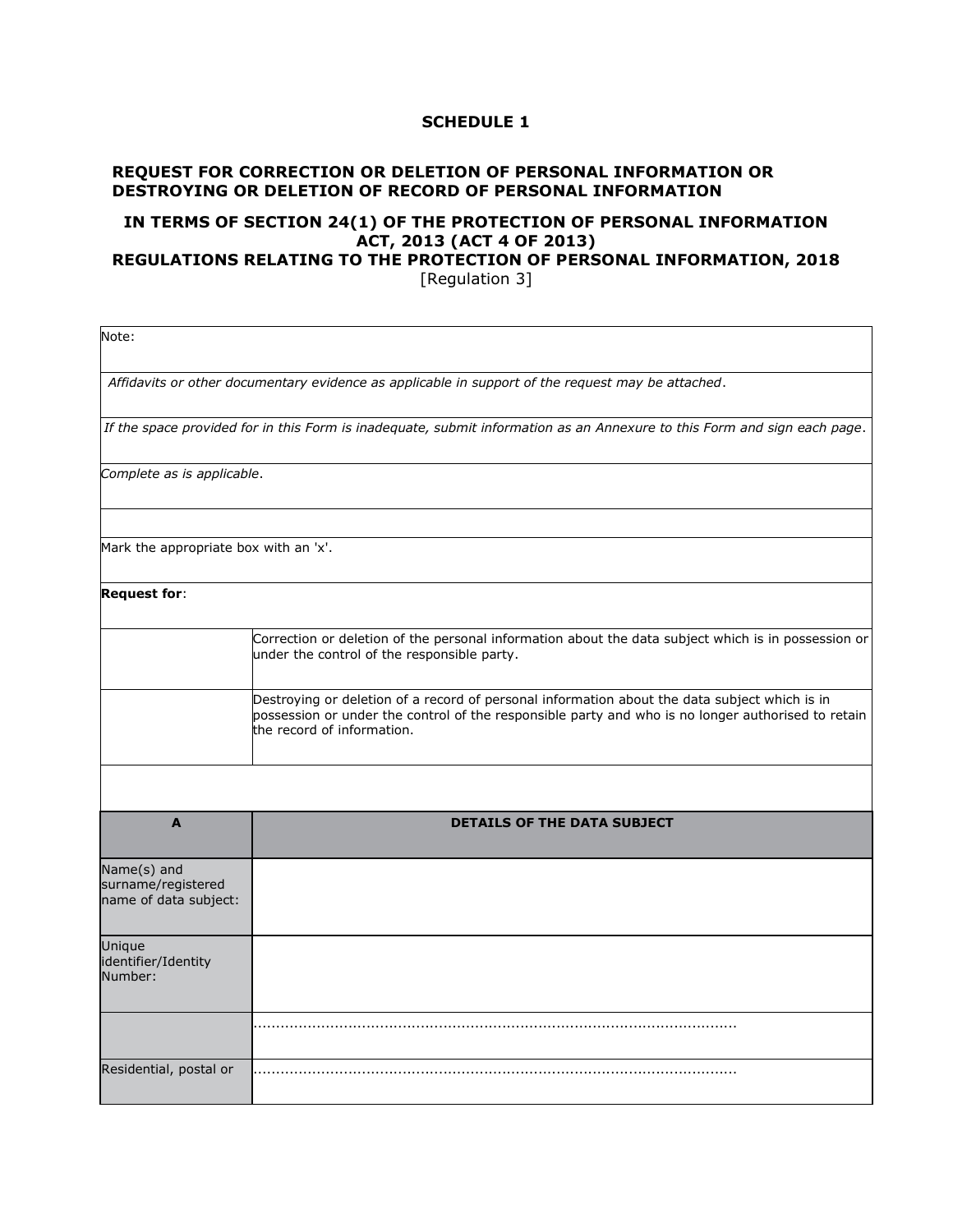| business address:                                                  |                                                                       |        |
|--------------------------------------------------------------------|-----------------------------------------------------------------------|--------|
|                                                                    |                                                                       | Code ( |
| Contact number(s):                                                 |                                                                       |        |
| Fax number/E-mail<br>address:                                      |                                                                       |        |
| $\mathbf B$                                                        | <b>DETAILS OF RESPONSIBLE PARTY</b>                                   |        |
| Name(s) and<br>surname/registered<br>name of responsible<br>party: |                                                                       |        |
|                                                                    |                                                                       |        |
| Residential, postal or                                             |                                                                       |        |
| business address:                                                  |                                                                       |        |
|                                                                    |                                                                       | Code ( |
| Contact number(s):                                                 |                                                                       |        |
| Fax number/E-mail<br>address:                                      |                                                                       |        |
| $\mathbf c$                                                        | INFORMATION TO BE CORRECTED/DELETED/DESTRUCTED/DESTROYED              |        |
|                                                                    |                                                                       |        |
|                                                                    |                                                                       |        |
|                                                                    |                                                                       |        |
|                                                                    |                                                                       |        |
|                                                                    |                                                                       |        |
|                                                                    |                                                                       |        |
| D                                                                  | REASONS FOR *CORRECTION OR DELETION OF THE PERSONAL INFORMATION ABOUT |        |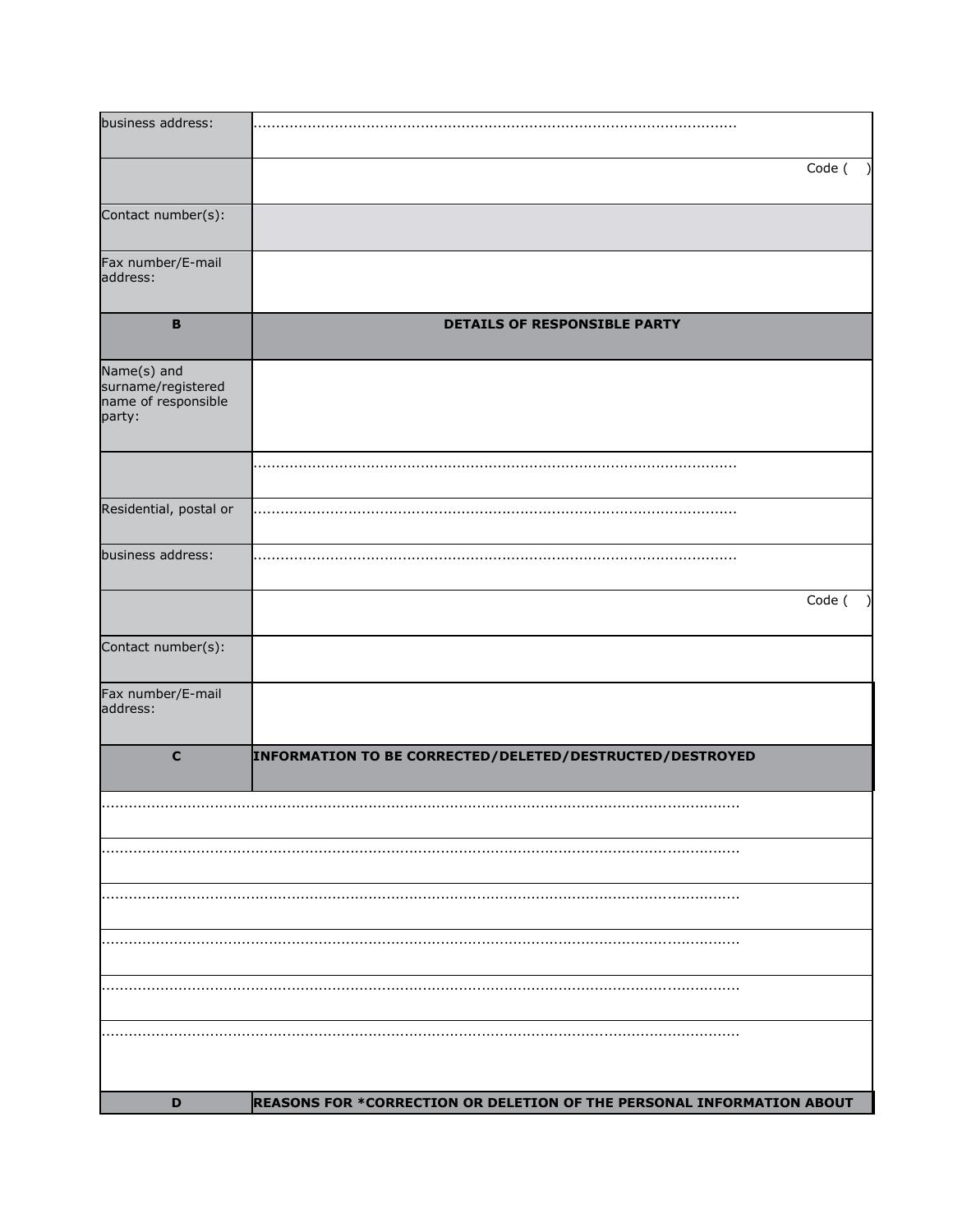| THE DATA SUBJECT IN TERMS OF SECTION 24(1)(a) WHICH IS IN POSSESSION OR<br>UNDER THE CONTROL OF THE RESPONSIBLE PARTY; and or REASONS FOR<br>*DESTRUCTION OR DELETION OF A RECORD OF PERSONAL INFORMATION ABOUT THE<br>DATA SUBJECT IN TERMS OF SECTION 24(1)(b) WHICH THE RESPONSIBLE PARTY IS<br><b>NO LONGER AUTHORISED TO RETAIN.</b><br>(Please provide detailed reasons for the request) |
|------------------------------------------------------------------------------------------------------------------------------------------------------------------------------------------------------------------------------------------------------------------------------------------------------------------------------------------------------------------------------------------------|
|                                                                                                                                                                                                                                                                                                                                                                                                |
|                                                                                                                                                                                                                                                                                                                                                                                                |
|                                                                                                                                                                                                                                                                                                                                                                                                |
|                                                                                                                                                                                                                                                                                                                                                                                                |
|                                                                                                                                                                                                                                                                                                                                                                                                |
|                                                                                                                                                                                                                                                                                                                                                                                                |
|                                                                                                                                                                                                                                                                                                                                                                                                |
|                                                                                                                                                                                                                                                                                                                                                                                                |
| Signature of data subject/designated person                                                                                                                                                                                                                                                                                                                                                    |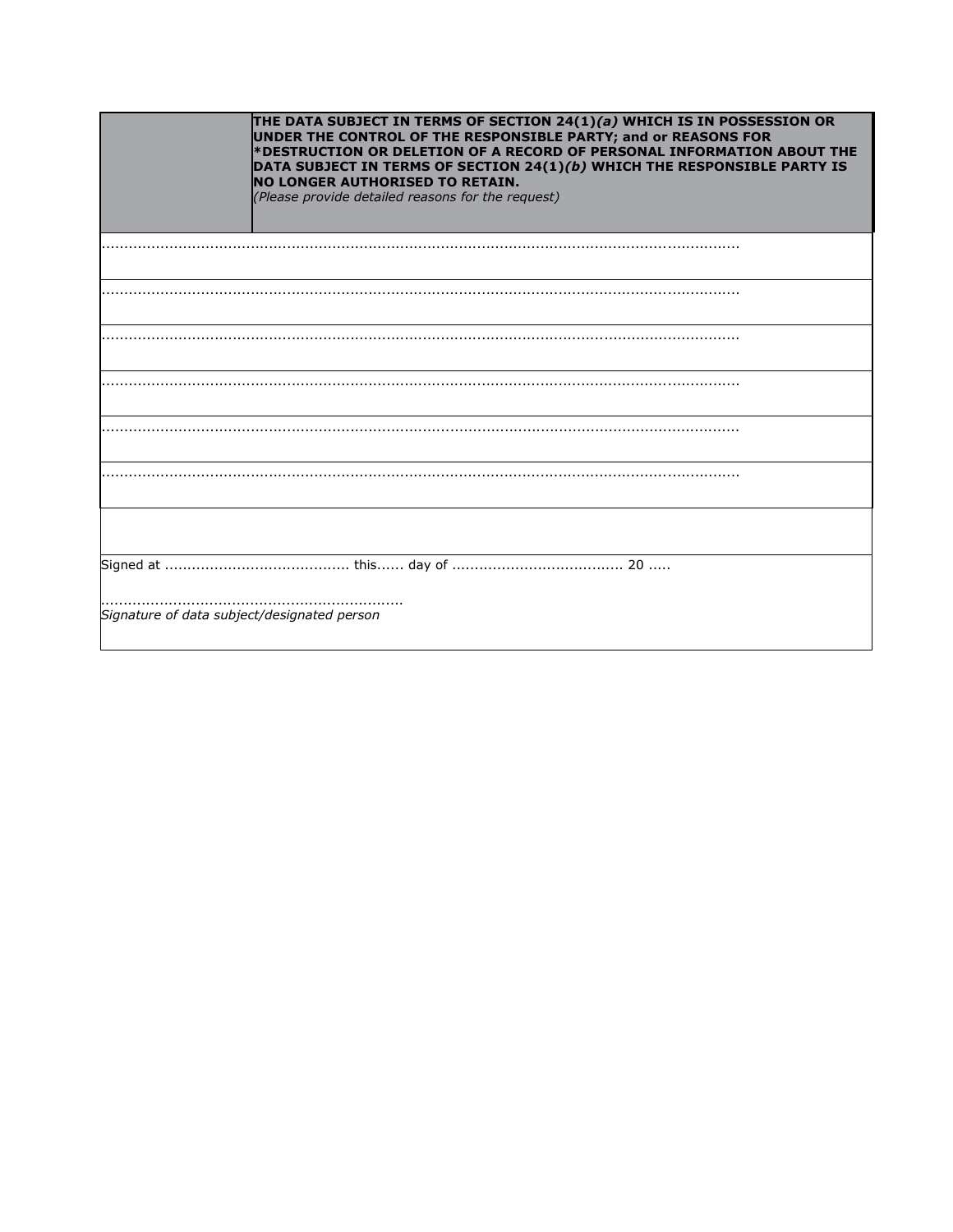#### **OBJECTION TO THE PROCESSING OF PERSONAL INFORMATION**

# **IN TERMS OF [SECTION 11\(3\)](https://jutastat.juta.co.za/nxt/foliolinks.asp?f=xhitlist&xhitlist_x=Advanced&xhitlist_vpc=first&xhitlist_xsl=querylink.xsl&xhitlist_sel=title;path;content-type;home-title&xhitlist_d=%7bstatreg%7d&xhitlist_q=%5bfield%20folio-destination-name:%27a4y2013s11(3)%27%5d&xhitlist_md=target-id=0-0-0-139379) OF THE PROTECTION OF PERSONAL INFORMATION ACT, 2013 [\(ACT 4 OF 2013\)](https://jutastat.juta.co.za/nxt/foliolinks.asp?f=xhitlist&xhitlist_x=Advanced&xhitlist_vpc=first&xhitlist_xsl=querylink.xsl&xhitlist_sel=title;path;content-type;home-title&xhitlist_d=%7bstatreg%7d&xhitlist_q=%5bfield%20folio-destination-name:%27a4y2013%27%5d&xhitlist_md=target-id=0-0-0-41851)**

### **REGULATIONS RELATING TO THE PROTECTION OF PERSONAL INFORMATION, 2018** [Regulation 2]

| Note:                                                      |                                                                                                               |
|------------------------------------------------------------|---------------------------------------------------------------------------------------------------------------|
|                                                            | Affidavits or other documentary evidence as applicable in support of the objection may be attached.           |
| each page.                                                 | If the space provided for in this Form is inadequate, submit information as an Annexure to this Form and sign |
| Complete as is applicable.                                 |                                                                                                               |
|                                                            |                                                                                                               |
| $\mathbf{A}$                                               | <b>DETAILS OF DATA SUBJECT</b>                                                                                |
| Name(s) and<br>surname/registered name<br>of data subject: |                                                                                                               |
| Unique Identifier/Identity<br><b>Number</b>                |                                                                                                               |
| Residential, postal or<br>business address:                |                                                                                                               |
|                                                            |                                                                                                               |
|                                                            |                                                                                                               |
|                                                            | Code (                                                                                                        |
| Contact number(s):                                         |                                                                                                               |
| Fax number/E-mail<br>address:                              |                                                                                                               |
| B                                                          | <b>DETAILS OF RESPONSIBLE PARTY</b>                                                                           |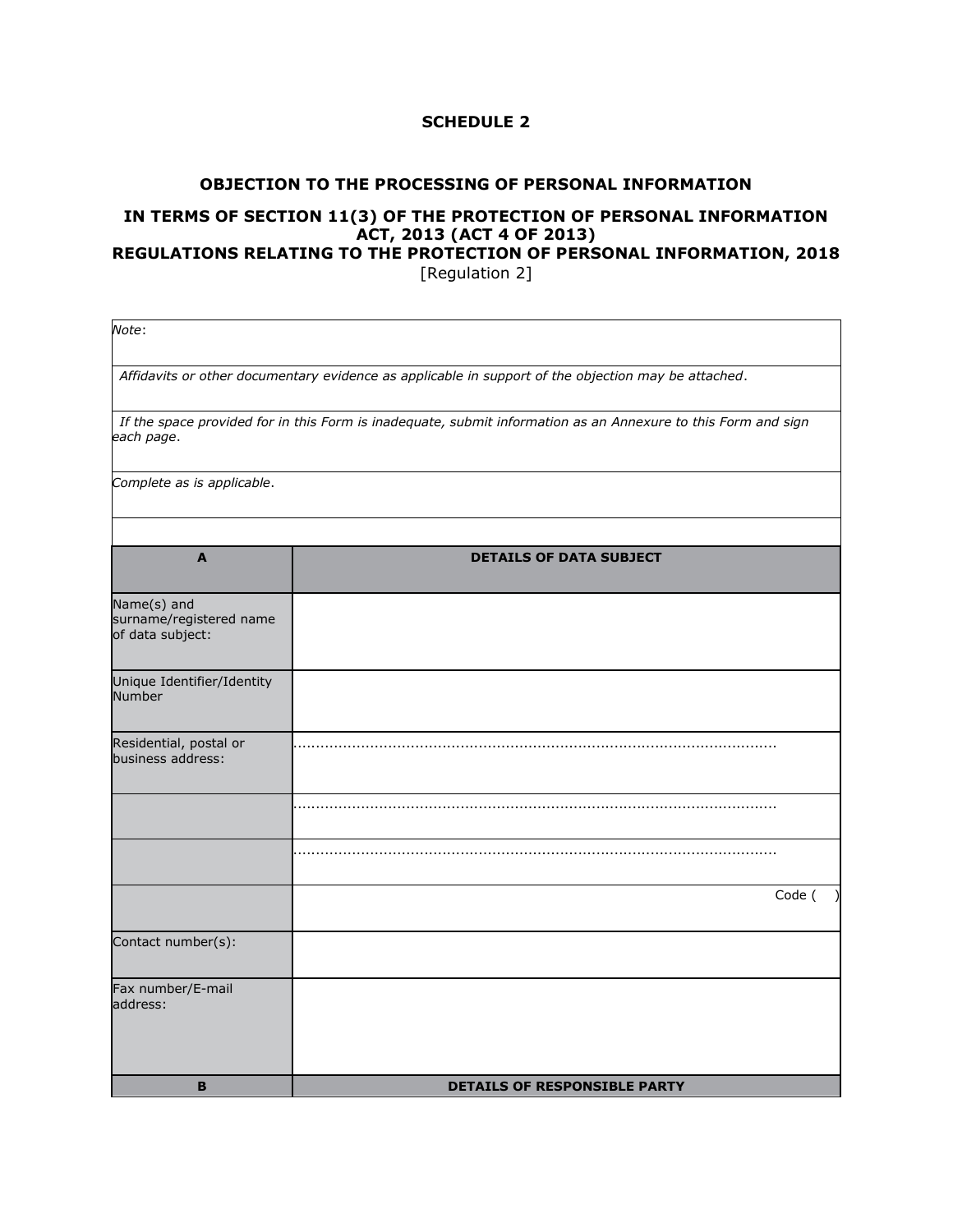| Name(s) and<br>surname/Registered name<br>of responsible party: |                                                                                                                  |
|-----------------------------------------------------------------|------------------------------------------------------------------------------------------------------------------|
| Residential, postal or                                          |                                                                                                                  |
| business address:                                               |                                                                                                                  |
|                                                                 |                                                                                                                  |
|                                                                 |                                                                                                                  |
|                                                                 | Code (                                                                                                           |
| Contact number(s):                                              |                                                                                                                  |
| Fax number/E-mail<br>address:                                   |                                                                                                                  |
| $\mathbf c$                                                     | REASONS FOR OBJECTION IN TERMS OF SECTION 11(1)(d) to (f) (Please<br>provide detailed reasons for the objection) |
|                                                                 |                                                                                                                  |
|                                                                 |                                                                                                                  |
|                                                                 |                                                                                                                  |
|                                                                 |                                                                                                                  |
|                                                                 |                                                                                                                  |
|                                                                 |                                                                                                                  |
|                                                                 |                                                                                                                  |
|                                                                 |                                                                                                                  |
|                                                                 |                                                                                                                  |
|                                                                 |                                                                                                                  |
|                                                                 |                                                                                                                  |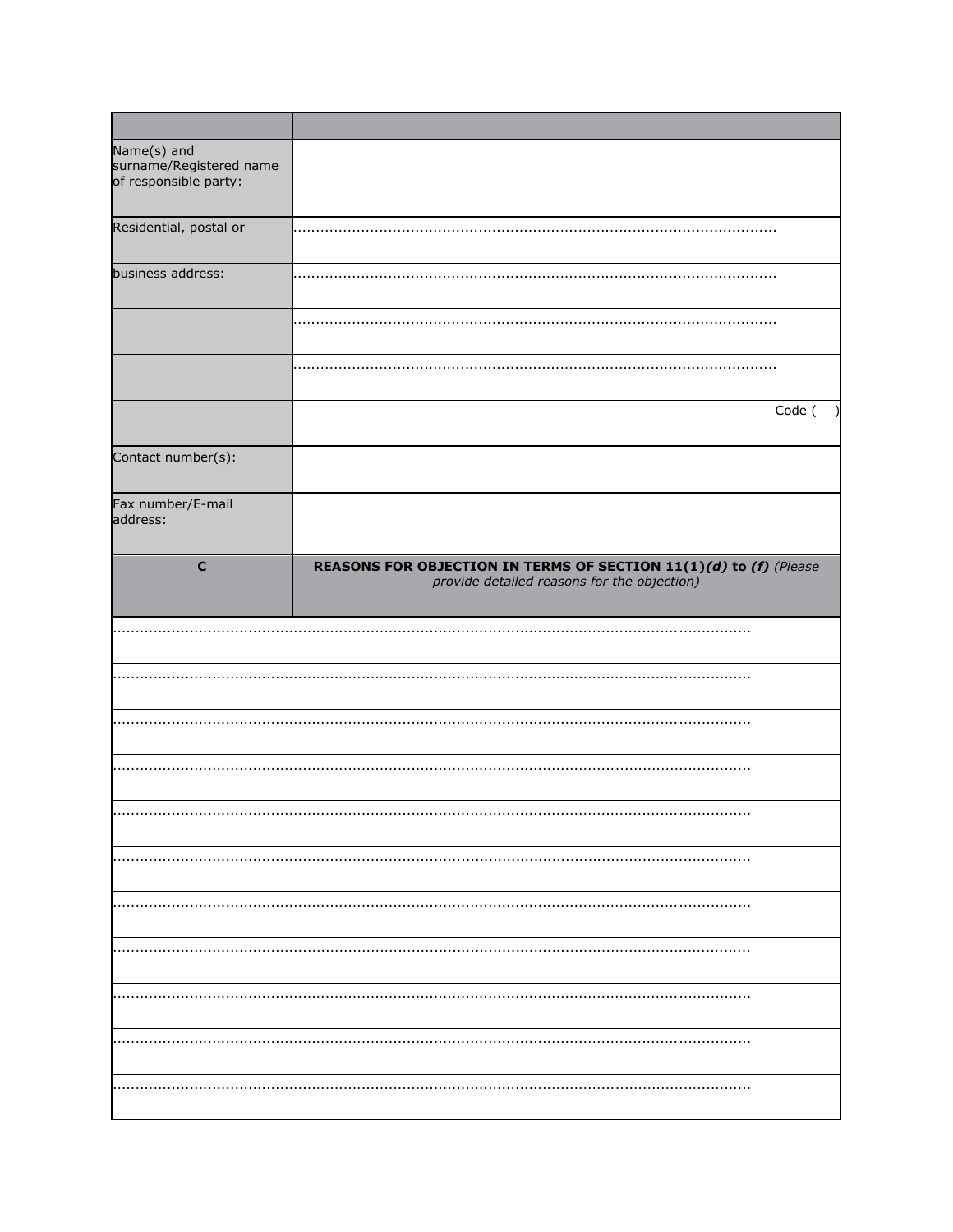| Signature of data subject/designated person |
|---------------------------------------------|
|                                             |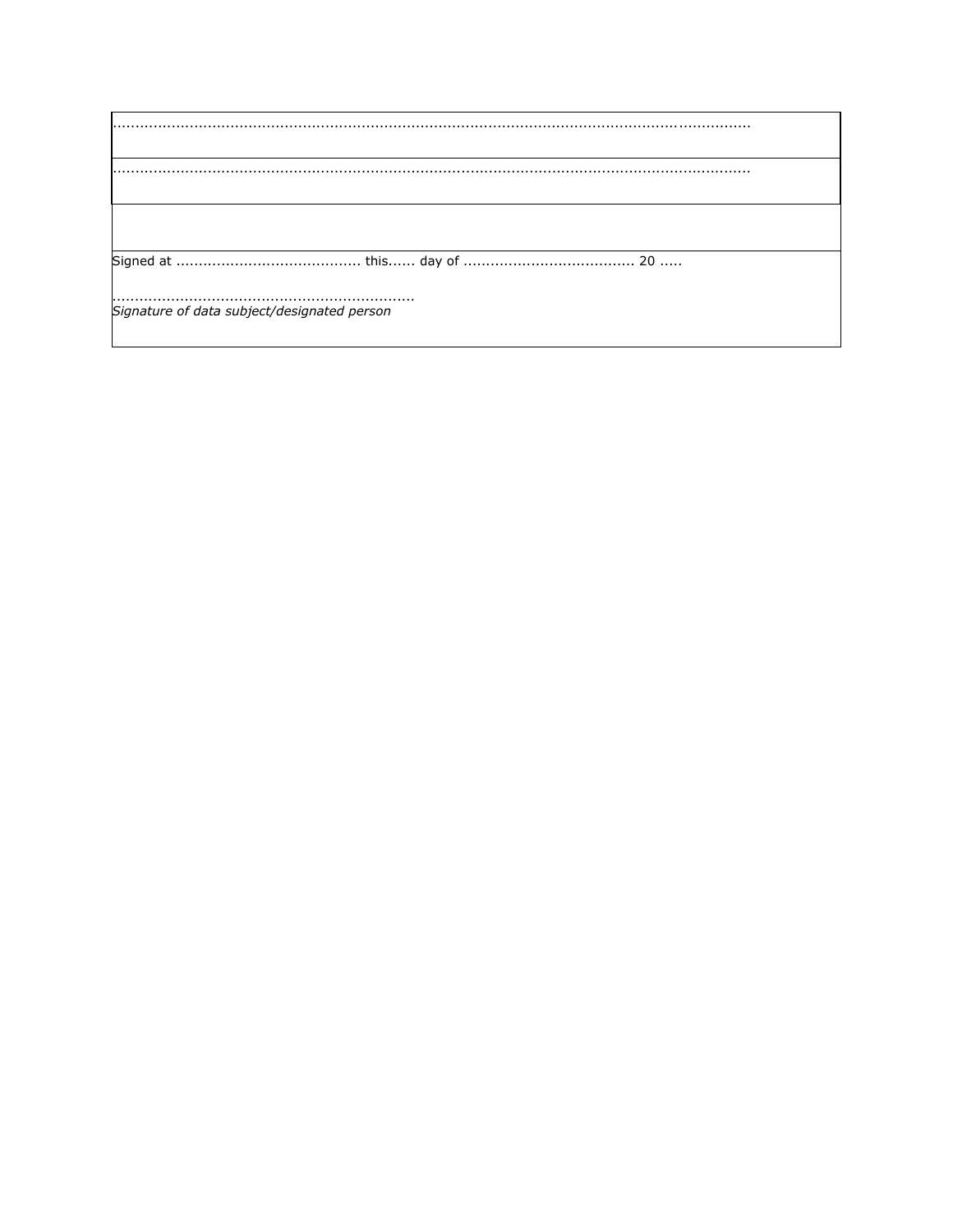# **Request for access to record of private body**

#### [\(Section 53\(1\)](https://jutastat.juta.co.za/nxt/foliolinks.asp?f=xhitlist&xhitlist_x=Advanced&xhitlist_vpc=first&xhitlist_xsl=querylink.xsl&xhitlist_sel=title;path;content-type;home-title&xhitlist_d=%7bstatreg%7d&xhitlist_q=%5bfield%20folio-destination-name:%27a2y2000s53(1)%27%5d&xhitlist_md=target-id=0-0-0-128917) of the Promotion of Access to Information Act, 2000 [\(Act 2 of 2000\)](https://jutastat.juta.co.za/nxt/foliolinks.asp?f=xhitlist&xhitlist_x=Advanced&xhitlist_vpc=first&xhitlist_xsl=querylink.xsl&xhitlist_sel=title;path;content-type;home-title&xhitlist_d=%7bstatreg%7d&xhitlist_q=%5bfield%20folio-destination-name:%27a2y2000%27%5d&xhitlist_md=target-id=0-0-0-13825)) [\[Regulation 10\]](https://jutastat.juta.co.za/nxt/foliolinks.asp?f=xhitlist&xhitlist_x=Advanced&xhitlist_vpc=first&xhitlist_xsl=querylink.xsl&xhitlist_sel=title;path;content-type;home-title&xhitlist_d=%7bsargstat%7d&xhitlist_q=%5bfield%20folio-destination-name:%27gnr187y2002r10%27%5d&xhitlist_md=target-id=0-0-0-433475)

|                   | Particulars of person requesting access to the record                                                                                                                                                                                                                               |  |
|-------------------|-------------------------------------------------------------------------------------------------------------------------------------------------------------------------------------------------------------------------------------------------------------------------------------|--|
| (a)<br>(b)<br>(c) | The particulars of the person who requests access to the record must be given below.<br>The address and/or fax number in the Republic to which the information is to be sent must be given.<br>Proof of the capacity in which the request is made, if applicable, must be attached. |  |
|                   |                                                                                                                                                                                                                                                                                     |  |
|                   | Postal address: with a state of the state of the state of the state of the state of the state of the state of the state of the state of the state of the state of the state of the state of the state of the state of the stat                                                      |  |
|                   |                                                                                                                                                                                                                                                                                     |  |
|                   | Capacity in which request is made, when made on behalf of another person: _________________________                                                                                                                                                                                 |  |
|                   | C Particulars of person on whose behalf request is made                                                                                                                                                                                                                             |  |
|                   | This section must be completed ONLY if a request for information is made on behalf of another person.                                                                                                                                                                               |  |
|                   | and the control of the control of the control of the control of the control of the control of the control of the                                                                                                                                                                    |  |
|                   |                                                                                                                                                                                                                                                                                     |  |
|                   | <b>Particulars of record</b>                                                                                                                                                                                                                                                        |  |
|                   | (a) Provide full particulars of the record to which access is requested, including the reference number if that is known to<br>you, to enable the record to be located.                                                                                                             |  |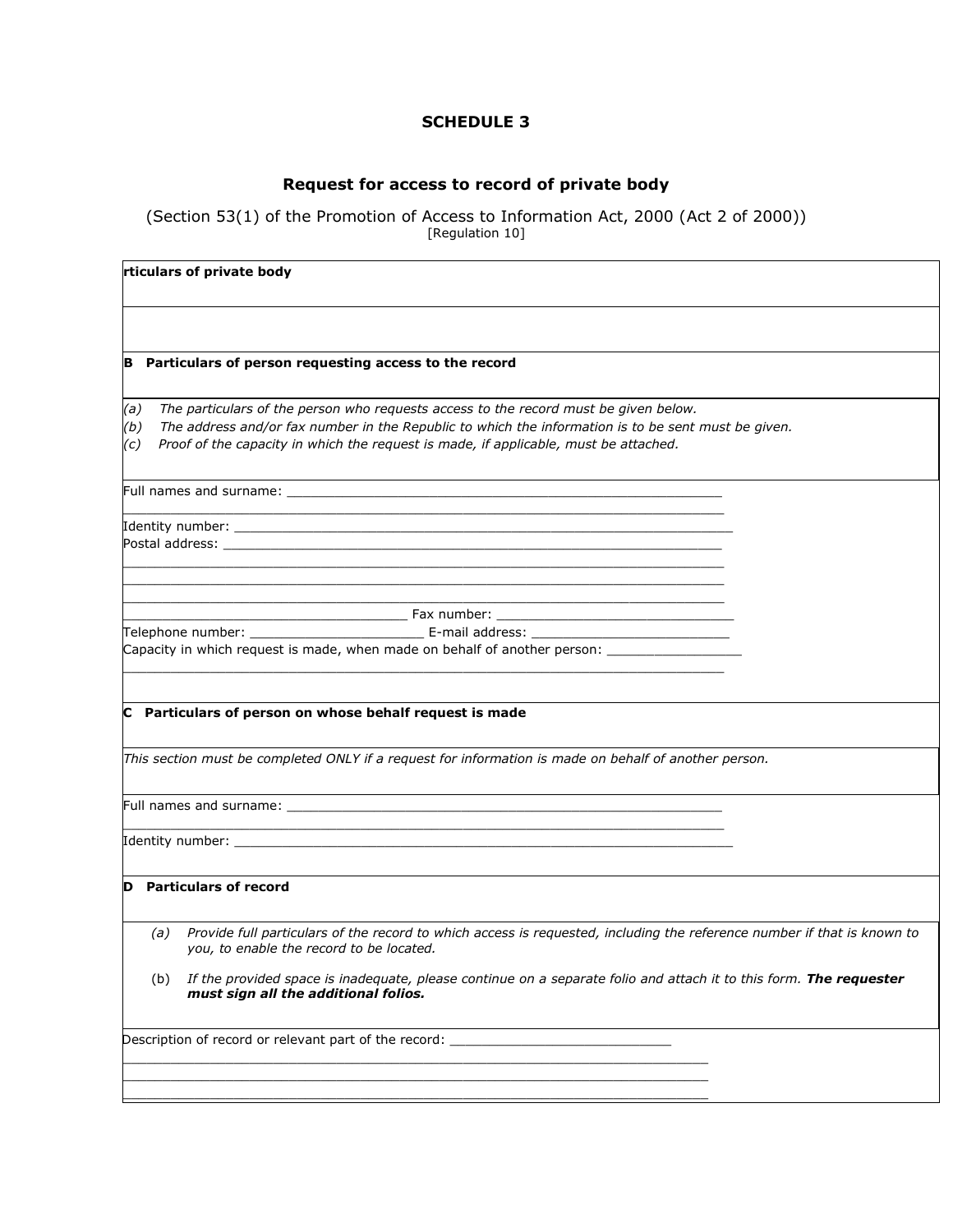2 Reference number, if available: \_\_\_\_\_\_\_\_\_\_\_\_\_\_\_\_\_\_\_\_\_\_\_\_\_\_\_\_\_\_\_\_\_\_\_\_\_\_\_\_\_\_\_\_

Any further particulars of record:  $\overline{\phantom{a}}$ 

#### **E Fees**

*(a) A request for access to a record, other than a record containing personal information about yourself, will be processed only after a request fee has been paid.*

*(b) You will be notified of the amount required to be paid as the request fee.*

*(c) The fee payable for access to a record depends on the form in which access is required and the reasonable time required to search for and prepare a record.*

*(d) If you qualify for exemption of the payment of any fee, please state the reason for exemption.*

 $\mathcal{L}_\text{max} = \frac{1}{2} \int_{-\infty}^{\infty} \frac{1}{2} \, \mathcal{L}_\text{max}$  $\mathcal{L}_\text{max}$  , and the state of the state of the state of the state of the state of the state of the state of the state of the state of the state of the state of the state of the state of the state of the state of the st

 $\mathcal{L}_\text{max}$  , and the set of the set of the set of the set of the set of the set of the set of the set of the set of the set of the set of the set of the set of the set of the set of the set of the set of the set of the

 $\mathcal{L}_\text{max}$  , and the set of the set of the set of the set of the set of the set of the set of the set of the set of the set of the set of the set of the set of the set of the set of the set of the set of the set of the  $\mathcal{L}_\text{max}$  , and the set of the set of the set of the set of the set of the set of the set of the set of the set of the set of the set of the set of the set of the set of the set of the set of the set of the set of the  $\mathcal{L}_\text{max}$  , and the set of the set of the set of the set of the set of the set of the set of the set of the set of the set of the set of the set of the set of the set of the set of the set of the set of the set of the

Reason for exemption from payment of fees:  $\_\_$ 

#### **Fm** of access to record

*If you are prevented by a disability to read, view or listen to the record in the form of access provided for in 1 to 4 hereunder, state your disability and indicate in which form the record is required.*

Disability: \_\_\_\_\_\_\_\_\_\_\_\_\_\_\_\_\_\_\_\_\_\_\_\_\_\_\_\_

Form in which record is required:

\_\_\_\_\_\_\_\_\_\_\_\_\_\_\_\_\_\_\_\_\_\_\_\_\_\_\_\_\_\_\_\_\_\_\_\_ \_\_\_\_\_\_\_\_\_\_\_\_\_\_\_\_\_\_\_\_\_\_\_\_\_\_\_\_\_\_\_\_\_\_\_\_

*Mark the appropriate box with an X.*

\_\_\_\_\_\_\_\_\_\_\_\_\_\_\_\_\_\_\_\_\_\_\_\_\_\_\_\_\_\_\_\_\_\_\_\_ \_\_\_\_\_\_\_\_\_\_\_\_\_\_\_\_\_\_\_\_\_\_\_\_\_\_\_\_\_\_\_\_\_\_\_\_

*NOTES:*

*(a) Compliance with your request in the specified form may depend on the form in which the record is available. (b) Access in the form requested may be refused in certain circumstances. In such a case you will be informed if access will be granted in another form.*

*(c) The fee payable for access to the record, if any, will be determined partly by the form in which access is requested.*

| copy of record $*$                  | inspection of record                                                                             |  |
|-------------------------------------|--------------------------------------------------------------------------------------------------|--|
| If record consists of visual images | (this includes photographs, slides, video recordings, computer-generated images, sketches, etc): |  |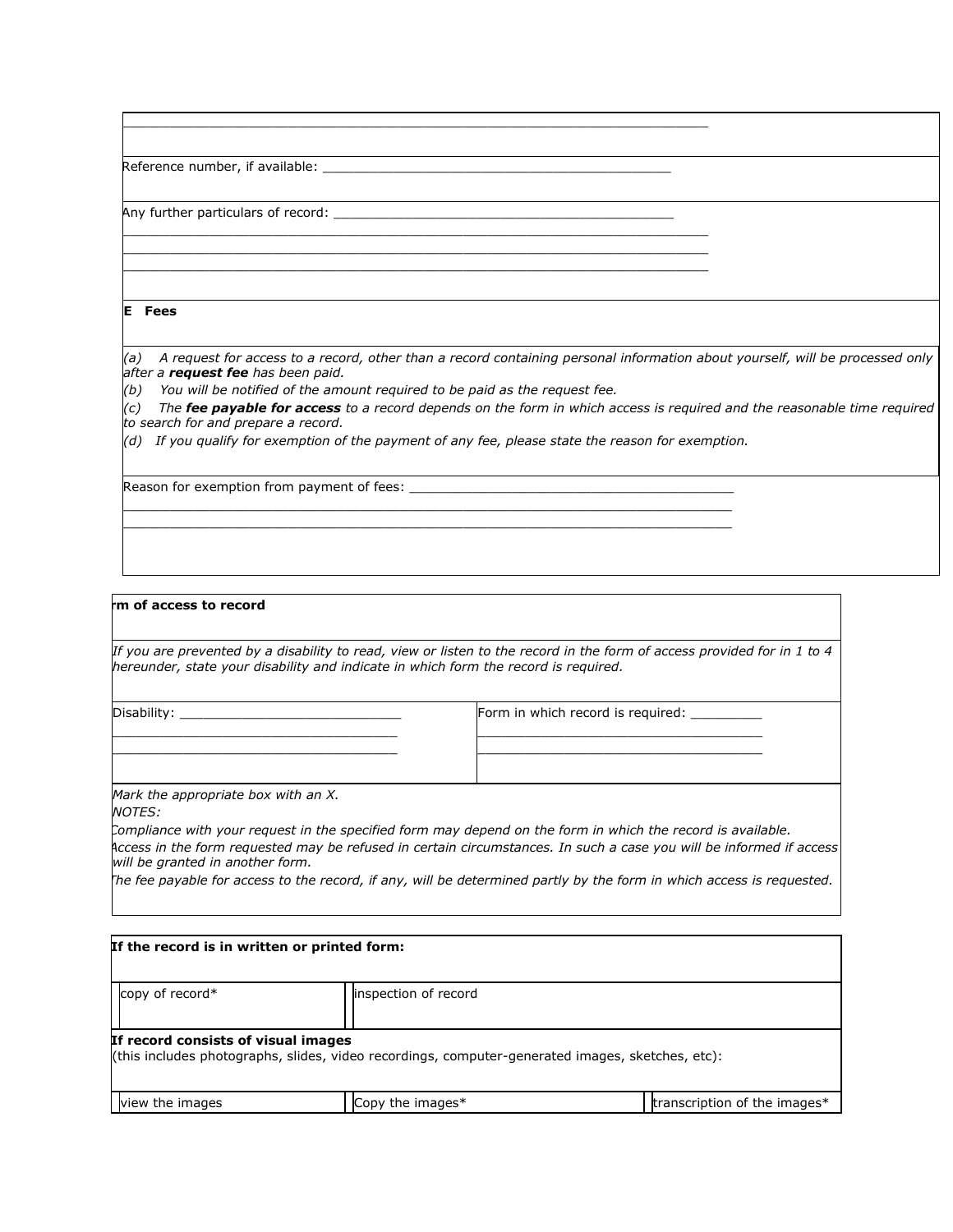| listen to the soundtrack (audio<br>cassette) | transcription of soundtrack*<br>(written or printed document)               |  |
|----------------------------------------------|-----------------------------------------------------------------------------|--|
|                                              | If record is held on computer or in an electronic or machine-readable form: |  |
|                                              |                                                                             |  |

| must sign all the additional folios. |                                                   | If the provided space is inadequate, please continue on a separate folio and attach it to this form. The requester                                                                                                             |  |
|--------------------------------------|---------------------------------------------------|--------------------------------------------------------------------------------------------------------------------------------------------------------------------------------------------------------------------------------|--|
| 1                                    |                                                   | Indicate which right is to be exercised or protected:                                                                                                                                                                          |  |
| 2                                    |                                                   | Explain why the record requested is required for the exercise or protection of the aforementioned right:                                                                                                                       |  |
|                                      |                                                   |                                                                                                                                                                                                                                |  |
|                                      |                                                   |                                                                                                                                                                                                                                |  |
| request.                             | H Notice of decision regarding request for access | You will be notified in writing whether your request has been approved/denied. If you wish to be informed in<br>another manner, please specify the manner and provide the necessary particulars to enable compliance with your |  |
|                                      |                                                   | How would you prefer to be informed of the decision regarding your request for access to the record?                                                                                                                           |  |
|                                      |                                                   |                                                                                                                                                                                                                                |  |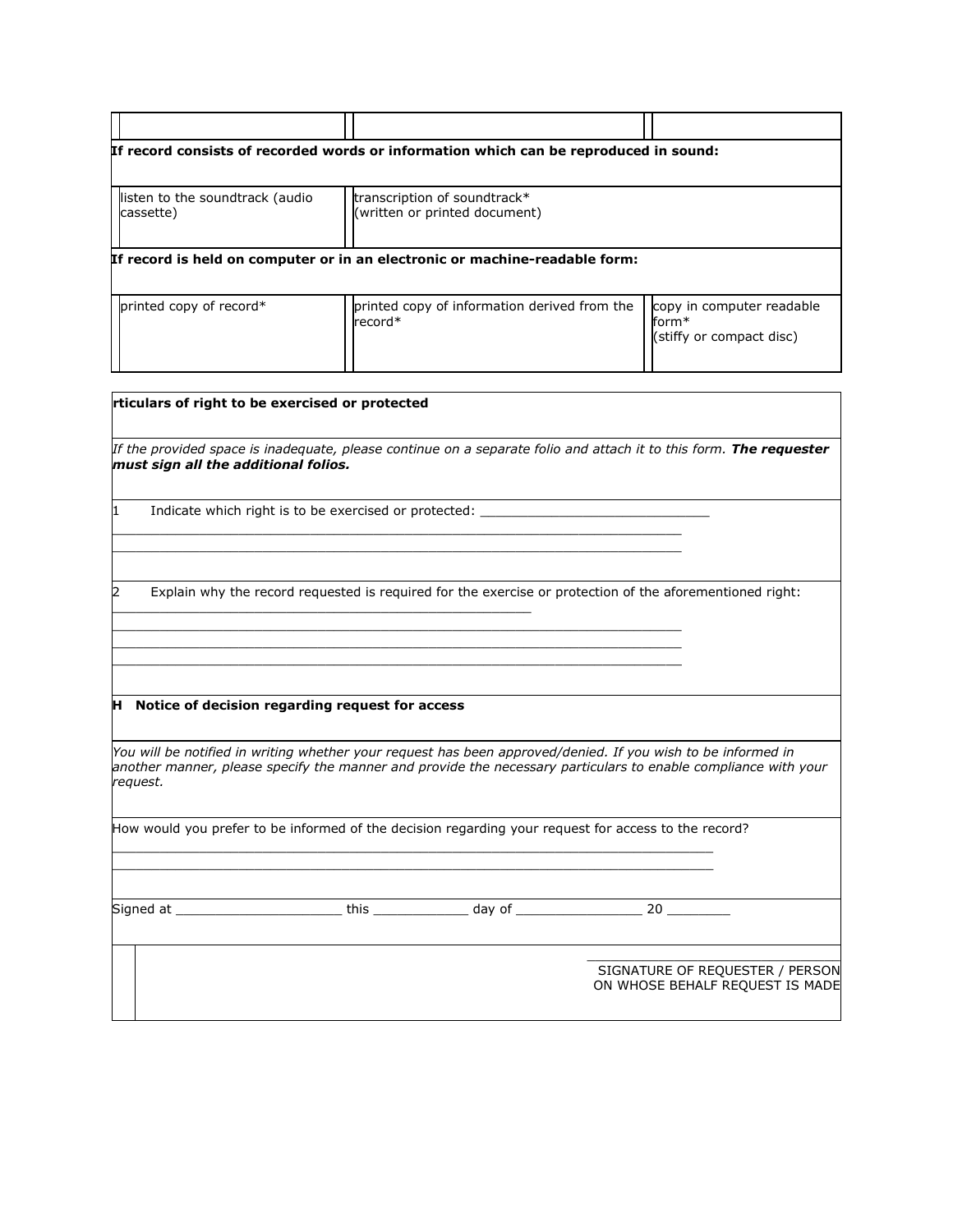# **FEES IN RESPECT OF PRIVATE BODIES**

| <b>DESCRIPTION</b>      |                                                                                                                                                                                    | Rand  |
|-------------------------|------------------------------------------------------------------------------------------------------------------------------------------------------------------------------------|-------|
| 1                       | The fee for a <b>copy of the manual</b> as contemplated in regulation $9(2)(c)$ - for<br>every photocopy of an A4-size page or part thereof.                                       | 1,10  |
| 2                       | The fees for <b>reproduction</b> referred to in regulation $11(1)$ are as follows:                                                                                                 |       |
| (a)                     | For every photocopy of an A4-size page or part thereof                                                                                                                             | 1,10  |
| (b)                     | For every printed copy of an A4-size page or part thereof held on a<br>computer or in electronic or machine-readable form                                                          | 0,75  |
| (c)                     | For a copy in a computer-readable form on-                                                                                                                                         |       |
| (i)                     | Stiffy disc                                                                                                                                                                        | 7,50  |
| (ii)                    | Compact disc                                                                                                                                                                       | 70,00 |
| (d)(i)                  | For a transcription of visual images, for an A4-size page or part thereof                                                                                                          | 40,00 |
| (d)(ii)                 | For a copy of visual images                                                                                                                                                        | 60,00 |
| (e)(i)                  | For a transcription of an audio record, for an A4-size page or part thereof                                                                                                        | 20,00 |
| (e)(ii)                 | For a copy of an audio record                                                                                                                                                      | 30,00 |
| 3                       | The request fee payable by a requester, other than a personal requester, referred<br>to in regulation $11(2)$                                                                      | 50,00 |
| $\overline{\mathbf{4}}$ | The <b>access fees</b> payable by a requester referred to in regulation $11(3)$ are as<br>follows:                                                                                 |       |
| 4.1(a)                  | For every photocopy of an A4-size page or part thereof                                                                                                                             | 1,10  |
| (b)                     | For every printed copy of an A4-size page or part thereof held on a<br>computer or in electronic or machine-readable form                                                          | 0,75  |
| (c)                     | For a copy in a computer-readable form on-                                                                                                                                         |       |
| (i)                     | Stiffy disc                                                                                                                                                                        | 7,50  |
| (ii)                    | Compact disc                                                                                                                                                                       | 70,00 |
| (d)(i)                  | For a transcription of visual images, for an A4-size page or part thereof                                                                                                          | 40,00 |
| (ii)                    | For a copy of visual images                                                                                                                                                        | 60,00 |
| (e)(i)                  | For a transcription of an audio record, for an A4-size page or part thereof                                                                                                        | 20,00 |
| (e)(ii)                 | For a copy of an audio record                                                                                                                                                      | 30,00 |
| (f)                     | To search for and prepare the record for disclosure, R30.00 for each hour or part<br>of an hour, excluding the first hour, reasonably required for such search and<br>preparation. |       |
| 4.2                     | For purposes of section $54$ (2) of the Act, the following applies:                                                                                                                |       |
| (a)                     | Six hours as the hours to be exceeded before a deposit is payable; and                                                                                                             |       |
| (b)                     | One third of the access fee is payable as a deposit by the requester.                                                                                                              |       |